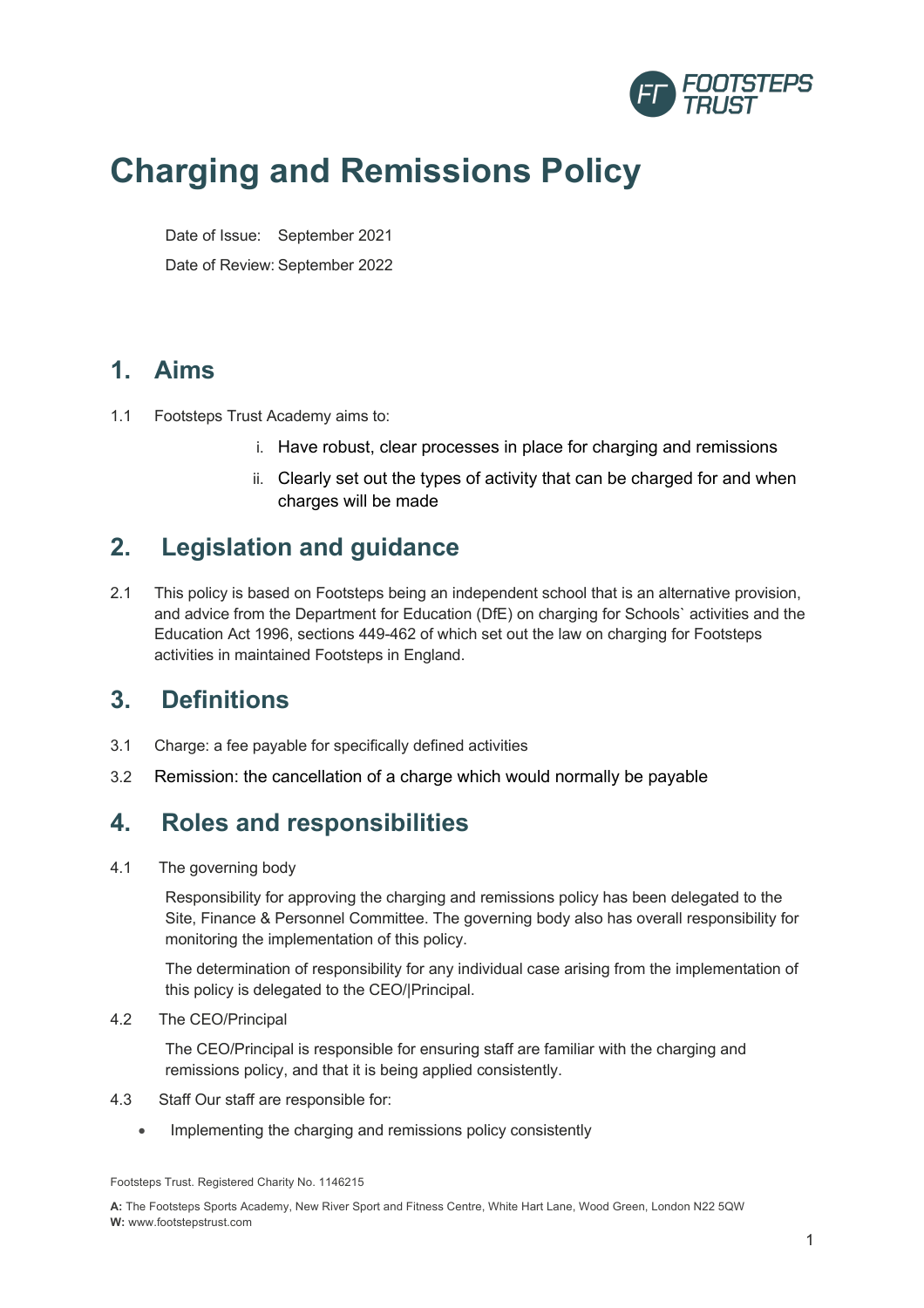- Notifying the CEO/Principal and/or Finance Officer of any specific circumstances which they are unsure about or where they are not certain if the policy applies.
- 4.4 Parents/Carers

Parents/carers are expected to notify Footsteps of any concerns or queries regarding the charging and remissions policy.

## **5. Where charges cannot be made to referrers or, if appropriate, parents**

- 5.1 Below we set out what Footsteps cannot charge for:
	- i. Supply teachers to cover for those teachers who are absent from Footsteps accompanying Students on a residential visit
- 5.2 This list is not a complete list.

#### **6. What Footsteps can charge for:**

- 6.1 Below we set out what Footsteps can charge for:
	- Core fees for a place on Footsteps course.
	- Fees for additional support for a student
	- 1-2-1 lessons, individual learning mentors
	- Any materials, books, instruments, or equipment
	- Music and vocal tuition, in limited circumstances
	- Community facilities Education provided during Footsteps' hours (including the supply of any materials, books, instruments or other equipment)
	- Education provided outside Footsteps' hours
	- A syllabus for a prescribed public examination that the student is being prepared for at Footsteps
	- Religious education
	- Instrumental or vocal tuition, for students learning individually or in groups, unless the tuition is provided at the request of the Student's parent/carer
	- Entry for a prescribed public examination if the Student has been prepared for it at Footsteps
	- Examination re-sit(s) if the Student is being prepared for the re-sit(s) at Footsteps
- 6.2 Optional extras

Footsteps can charge for activities known as 'optional extras.' In these cases, there can be a charge for providing materials, books, instruments, or equipment:

- Education provided outside of Footsteps time that is not part of the national curriculum or a syllabus for a prescribed public examination that the student is being prepared for at Footsteps
- Religious education
- Examination entry fee(s) if the registered student has not been prepared for the examination(s) at Footsteps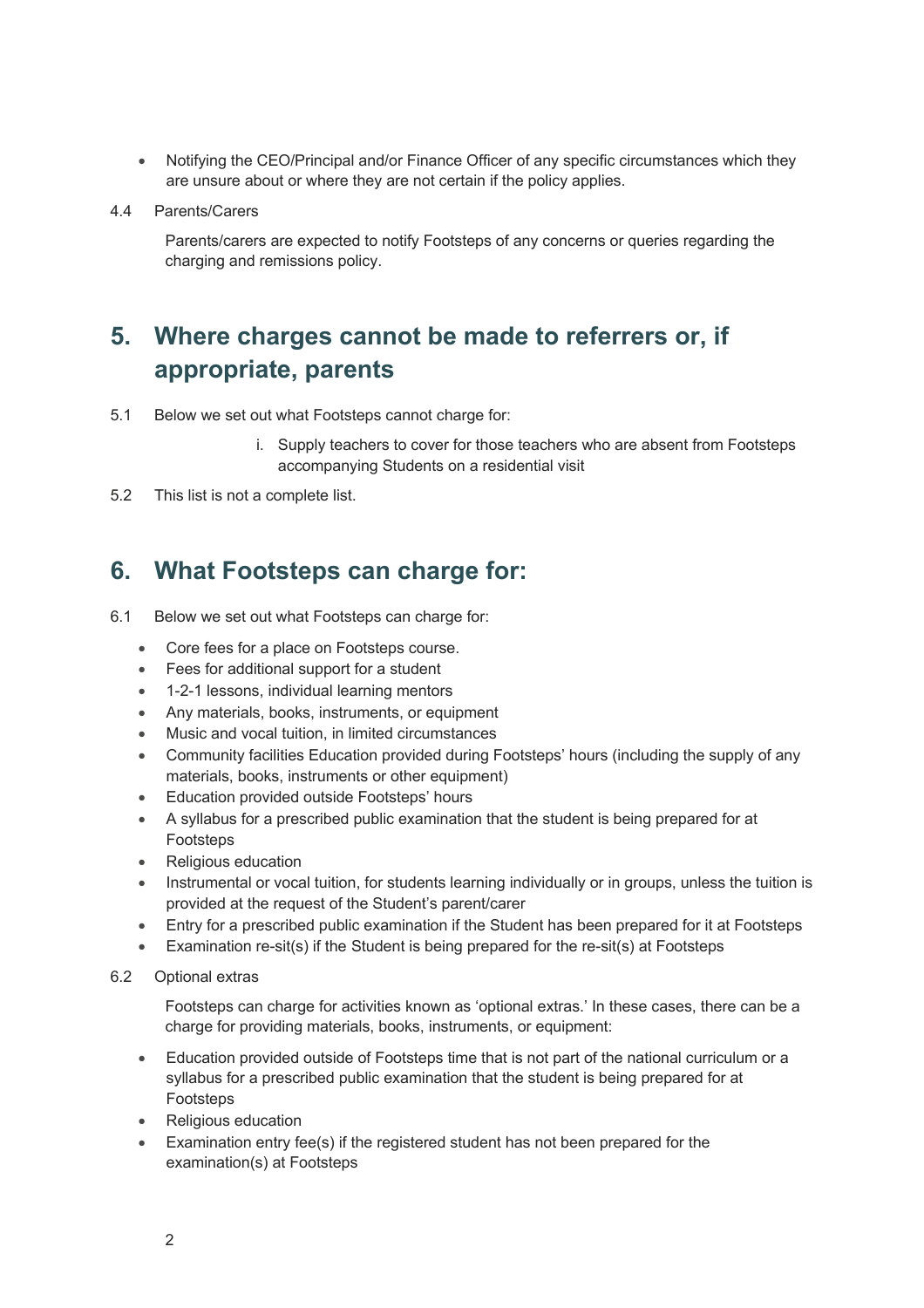

- Transport (other than transport that is required to take the student to Footsteps or to other premises where the local authority/governing body has arranged for the Student to be provided with education)
- Board and lodging for a student on a residential visit
- Extended day services offered to students (such as breakfast clubs, after-Footsteps clubs, and supervised homework sessions)
- Holiday or weekend sessions/clubs

When calculating the cost of optional extras, an amount may be included in relation to:

- Any materials, books, instruments, or equipment provided in connection with the optional extra
- The cost of buildings and accommodation
- Cost of supporting staff
- Teaching staff engaged under contracts for services purely to provide an optional extra (including supply teachers engaged specifically to provide the optional extra)
- The cost, or an appropriate proportion of the costs, for teaching staff employed to provide tuition in playing a musical instrument, or vocal tuition, where the tuition is an optional extra
- Any charge made in respect of individual students will not be greater than the actual cost of providing the optional extra activity, divided equally by the number of students participating.
- Any charge will not include an element of subsidy for any other students who wish to take part in the activity but whose parents are unwilling or unable to pay the full charge.
- In cases where a small proportion of the activity takes place during Footsteps hours, the charge cannot include the cost of alternative provision for those Students who do not wish to participate.
- Parental agreement is necessary for the provision of an optional extra which is to be charged for.

#### 6.3 Transport

- Transporting registered students to or from Footsteps premises, where the local authority has a statutory obligation to provide transport
- Transporting registered students to other premises where the governing body or local authority has arranged for Students to be educated
- Transport that enables a student to meet an examination requirement when he or she has been prepared for that examination at Footsteps
- Transport provided in connection with an educational visit
- 6.4 Residential visits
	- Education provided on any visit that takes place during Footsteps hours
	- Education provided on any visit that takes place outside Footsteps' hours if it is part of the national curriculum or a syllabus for a prescribed public examination that the student is being prepared for at Footsteps
	- The above lists are not complete lists.

### **7. Education**

7.1 Music Tuition. Footsteps can charge for vocal or instrumental tuition provided either individually or to groups of Students, provided that the tuition is provided at the request of the student's parent.

Footsteps Trust. Registered Charity No. 1146215

**A:** The Footsteps Sports Academy, New River Sport and Fitness Centre, White Hart Lane, Wood Green, London N22 5QW **W:** www.footstepstrust.com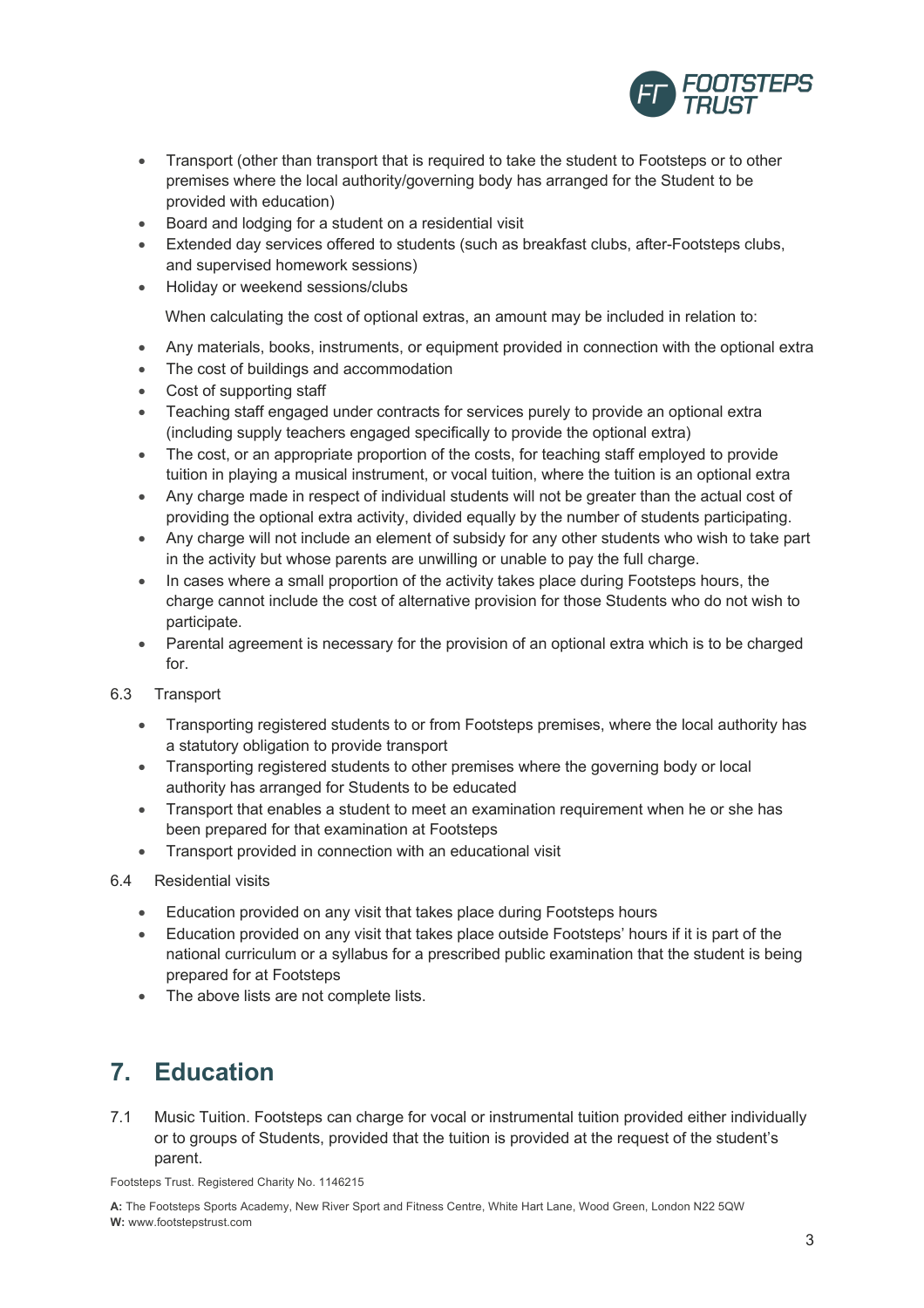- 7.2 Charges may not exceed the cost of the provision, including the cost of the staff giving the tuition. Charges cannot be made:
	- i. If the teaching is an essential part of the national curriculum
	- ii. For a Student who is looked after by a local authority
- 7.3 Residential visits Footsteps can charge for board and lodging on residential visits, but the charge must not exceed the actual cost.

#### **8. Voluntary contributions**

- 8.1 As an exception, Footsteps can ask for voluntary contributions from parents/carers to fund activities during Footsteps' hours which would not otherwise be possible.
- 8.2 Some activities for which Footsteps may ask parents for voluntary contributions include:
	- i. Educational trips where Footsteps wishes to go beyond the expectation of the national curriculum
- 8.3 There is no obligation for parents/carers to make any contribution, and no child will be excluded from an activity if their parents are unable to pay. If Footsteps is unable to raise enough funds for an activity or visit, then it will be cancelled.

#### **9. Activities that Footsteps charges for**

- 9.1 Footsteps will charge for the following activities:
	- i. Trips not essential to the Footsteps curriculum. At minimum, this will include cost for transportation and venue admission where applicable. On occasion it may be appropriate to include the cost of covering staff
	- ii. Examination entries. A charge will be levied in respect of examination entries for Students where Footsteps has not prepared the Student for the examination.
	- iii. Music Tuition. Footsteps can levy charges in respect of individual music tuition, and group music tuition if the teaching is not an essential part of either the National Curriculum or a public examination syllabus being followed by the student.
	- iv. Activities outside Footsteps hours. No charge will be made for activities outside of Footsteps hours that are part of the National Curriculum or that form an essential part of the syllabus for an approved examination. If a student is prepared outside Footsteps hours for an examination that is not set out in regulations (the full list of which is available from Footsteps), a charge will be levied for tuition and other costs. For all other activities outside Footsteps' hours, a charge up to the cost of the activity will be levied.
	- v. Damage/Loss to Property. A charge will be levied in respect of willful damage, neglect, or loss of Footsteps property (including premises, furniture, equipment, books or materials), the charge to be the cost of replacement or repair, or such lower cost as Footsteps may decide.
	- vi. A charge will be levied in respect of willful damage, neglect, or loss of property (including premises, furniture, equipment, books or materials) belonging to a third party, where the cost has been recharged to Footsteps.